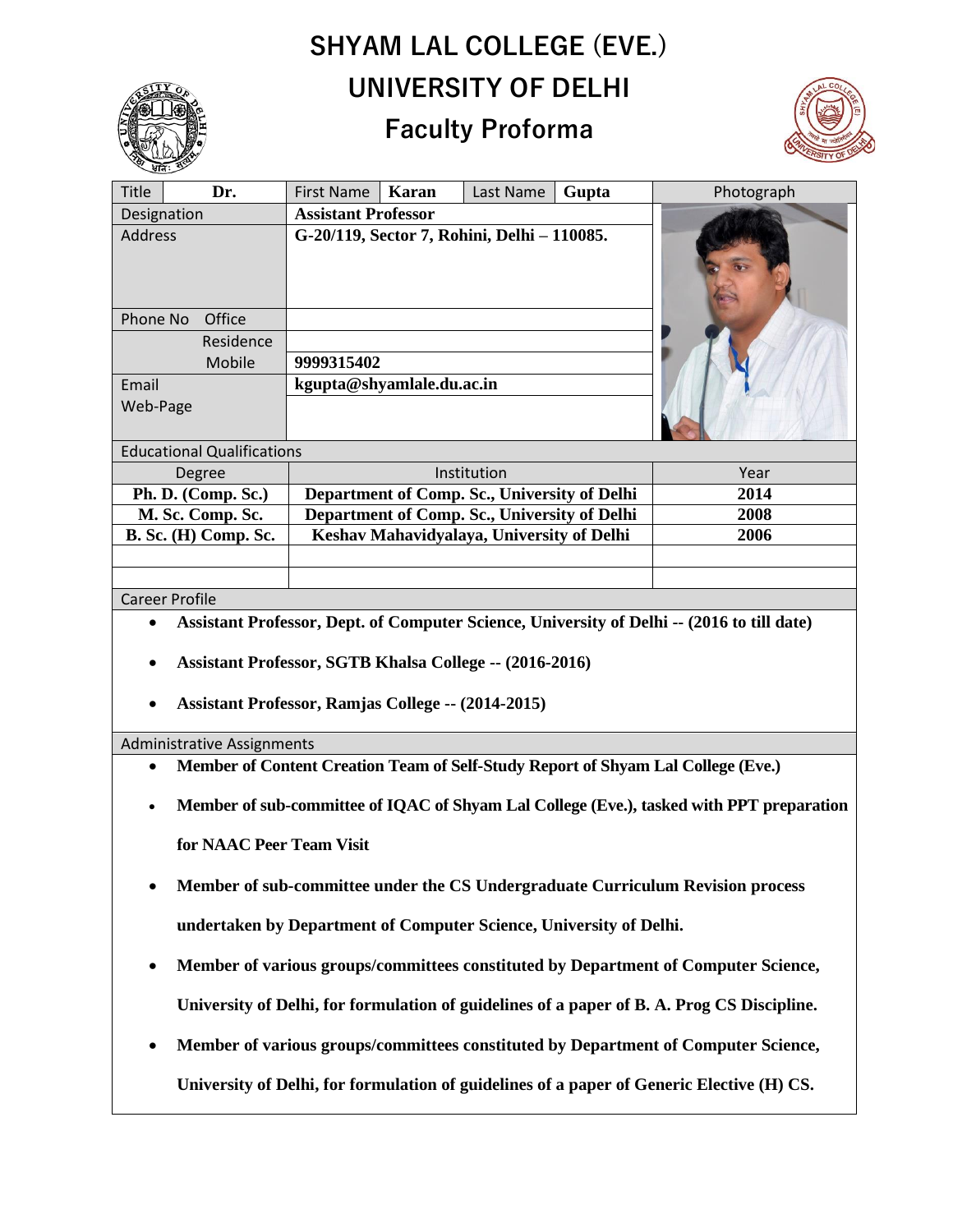Areas of Interest / Specialization

Web 2.0 in Web Application, Java, Block Chain, Web page Designing,

Subjects Taught

**Shyam Lal College (Eve.)**

**Job Profile: Teaching & Research**

**Subject Taught to B. A. (Program) with Computer Science under CBCS:**

- **Computer Networks**
- **Visual Programming**
- **Software Engineering**
- **Database Management Systems**
- **Open Source Software**
- **IT Fundamentals.**

**Subject Taught to B. A. (Program) with Computer Science under TYUP:**

- **Visual Programming I**
- **Visual Programming II**
- **Computer Application I**
- **Computer Application II**

**SGTB Khalsa College Job Profile: Teaching & Research Subject Taught to B. Tech Computer Science:**

- **CS-603 (Network Programming)**
- **CS-702 (Information Security)**

**Subject Taught:**

- **CS-2 (Data Structures) to B. Sc. (H) Electronics**
- **GE-3 (Computer Networks) of CBCS to various courses.**

**Ramjas College Job Profile: Teaching & Research Subject Taught:**

• **CSAT-101 (Computational Skills) & CSAP-101 (Computational Skills Practical)**

Research Guidance

Publications Profile

Publications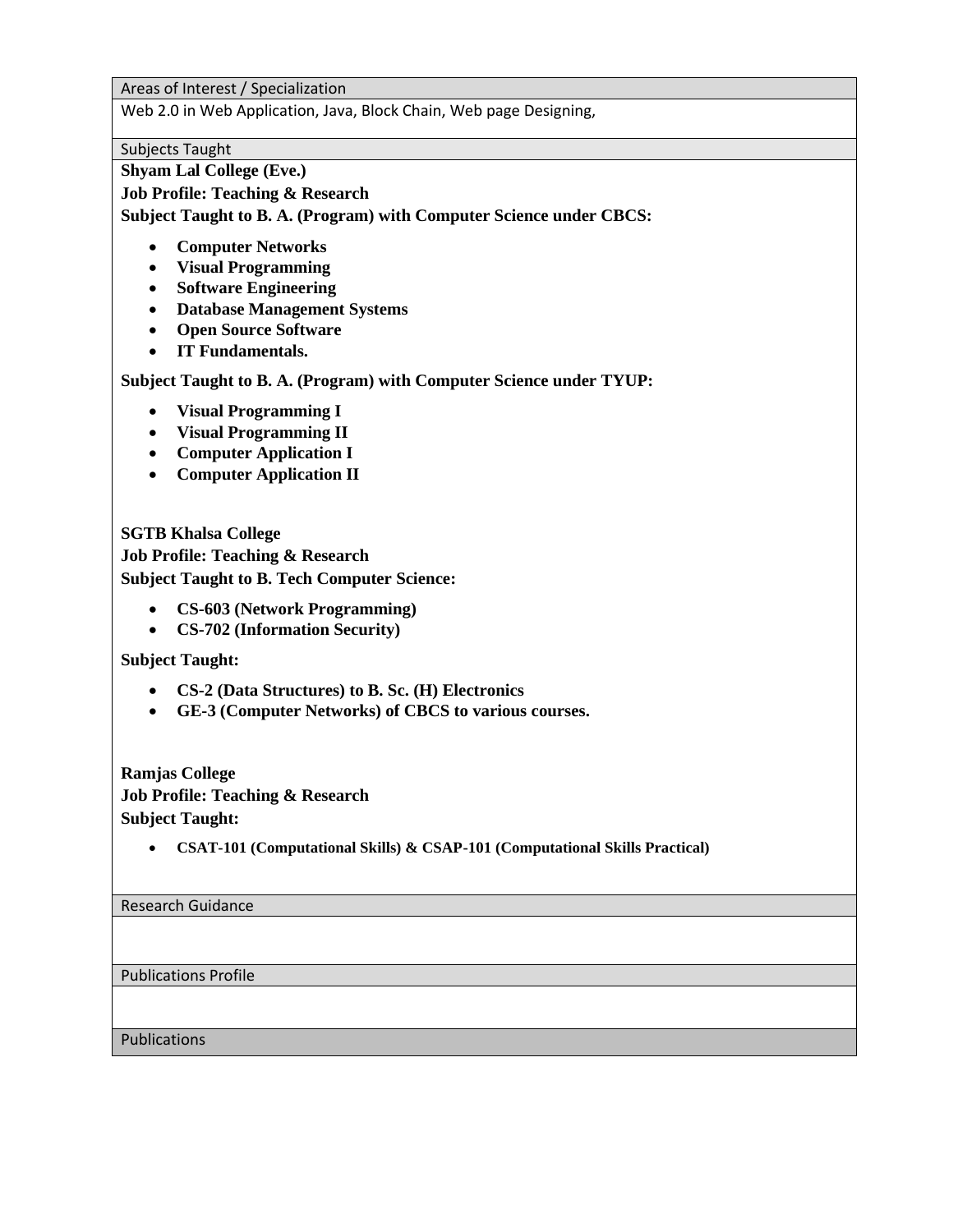#### *Chapter in Books*

➢ Gupta, K. & Goel, A. (2017). *"Integrating Tagging Software in Web Application"***,** *Handbook of Research on Contemporary Perspectives on Web-Based Systems*, A. Elçi (Editor), *IGI Global*.

#### *Research Papers*

- ➢ Gupta, K. & Goel, A. (2014).*"Requirement Estimation and Design of Tag Software in Web Application"***,** *International Journal of IT & Web Engineering, IGI Publications*.
- ➢ Gupta, K. & Goel, A. (2014). *"Blog in Web Application: A Software Engineering Perspective"***,** *International Journal of Web Engineering and Technology***,** *Inderscience Publications*.
- ➢ Gupta, K. & Goel, A. (2014). **"***RSS, Mashup and Wiki in Web Application***",** *International Journal of Advanced Computational Engineering & Networking*, IRAJ.
- ➢ Gupta, K. & Goel, A. (2013). **"***Software Engineering for Tagging Software***",** *International journal of Software Engineering & Applications (IJSEA)*, AIRCC Publishing.
- ➢ Gupta, K. & Goel, A. (2012). **"***Requirement Checklist for blog in web application***",** *International Journal of Systems Assurance Engineering and Management*, Springer.

### *Conference Publications*

- ➢ Gupta, K. & Goel, A. (2013). **"***Framework for Tagging Software in Web Application***", The Third**  *International Conference on Computer Science and Information Technology (CCSIT- 2013)*, Feb 2013, Bangalore, India.
- ➢ Gupta, K. & Goel, A. **"***Framework for Blog in Web Application***",** *International Conference on Advances in Computing, Communication and Control (ICAC-2013)*, Mumbai, India.
- ➢ Gupta, K. & Goel, A. **"***Tagging requirements for web application***", 5th** *India Software Engineering Conference (ISEC 2012)*, IIT Kanpur, India.
- ➢ Gupta, K. & Goel, A. **"***Requirements for blog in web application***",** *International Research Conference on Emerging Information Technology and Engineering Solutions (EITES-2012)*.
- ➢ Gupta, K. & Goel, A. **"***Changing Landscape of Web Application***", 2 nd** *National Conference on Information Technology for Business Transformation (ITBT 2011)*, NCR, India.

#### Conference Organization/ Presentations

## *REFRESHER COURSE/FDP/Conference/Seminar/Workshop/ Webinar Attended*

• Participated in **Two - Week Refresher Course/Faculty Development Programme In Computer Science** on the theme **"Next Generation Technologies"** organized by **Teaching Learning Centre, Ramanujan College, University of Delhi under the aegis of Ministry Of Education Pandit Madan Mohan Malaviya National Mission On Teachers And Teaching** in collaboration with **Open Technology Forum (OTF)** and **Association For Promotion Of Free And Open-Source Technologies (AFROST)** in **June-July 2021**.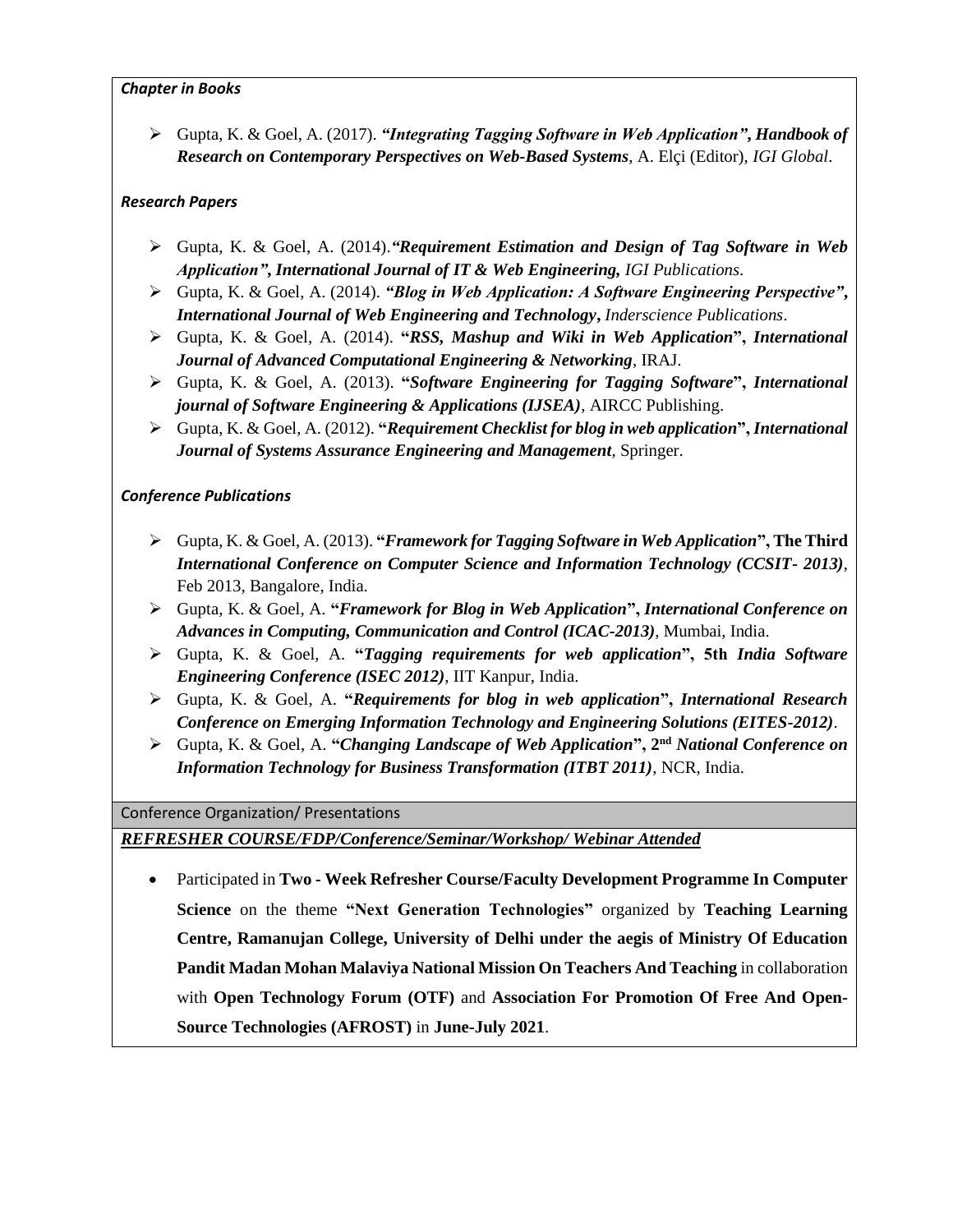- Participated in one day **Faculty Development Program** on "**Microsoft Teams**" organized by **Computer Software & Website Committee, Shyam Lal College (Eve.), University of Delhi** in March 2021.
- Participated in the **One Week Faculty Development Programme** on "**Online Teaching Platforms**" organized by **Computer Software and Website Committee, Shyam Lal College (Eve.), University of Delhi** in August 2020.
- Attended Webinar on "**Digital Technologies and Sustainable Innovations in Learning and Research**" organised by **National Law Institute University Bhopal and Association of Indian Law Libraries** in July 2020.
- Attended in Webinar on "**Key Pillars Of Successful Digital Transformations**" organized by **Department of Computer Science, University of Delhi** in May, 2020.
- Attended an International Webinar on **"Advertising Industry: Past, Present and Future"**  organized by **ARSD College** in May 2020.
- Attended Webinar on **"Webinar on Constructive Living and Education in the times of Corona Crisis"** organized by **Shivaji College** in May 2020.
- Attended Webinar on **"Current Trends in Information Technology"** organized by **Bharti College** in May 2020.
- Attended Webinar on **"Driving digital transformation using Robotic Process Automation"**  organized by **DCAC** in May 2020.
- Participated in Webinar on **'COVID-19 Impact: Strategies for education and challenges in virtual learning'** organized by **Sri Guru Gobind Singh College of Commerce** in May 2020.
- Participated in **One-day Workshop** on **"Search, Research, Effective Research Writings and Academic Integrity"** organised by S**kill Development Committee, Shyam Lal College (Eve.), University of Delhi** in October 2019.
- Participated in a **One-day Workshop "E-filing of ITR 1 & 2"** conducted in **Shyam Lal College (Eve.), University of Delhi** in association **Department of Commerce, Delhi School of Economics, University of Delhi** in September 2019.
- Participated in **Two-day Workshop "Cyber Disease – Ethical Hacking & Cyber Security"** conducted in **Bharati College, University of Delhi** in association **i3indya Technologies and Radiance'19 IIT Bombay** in December 2018.
- Participated in **Faculty Development Program** on **Latex & Scilab** organised by **Delhi University Computer Centre** in collaboration with **Spoken Tutorial IIT Bombay** in February 2019.